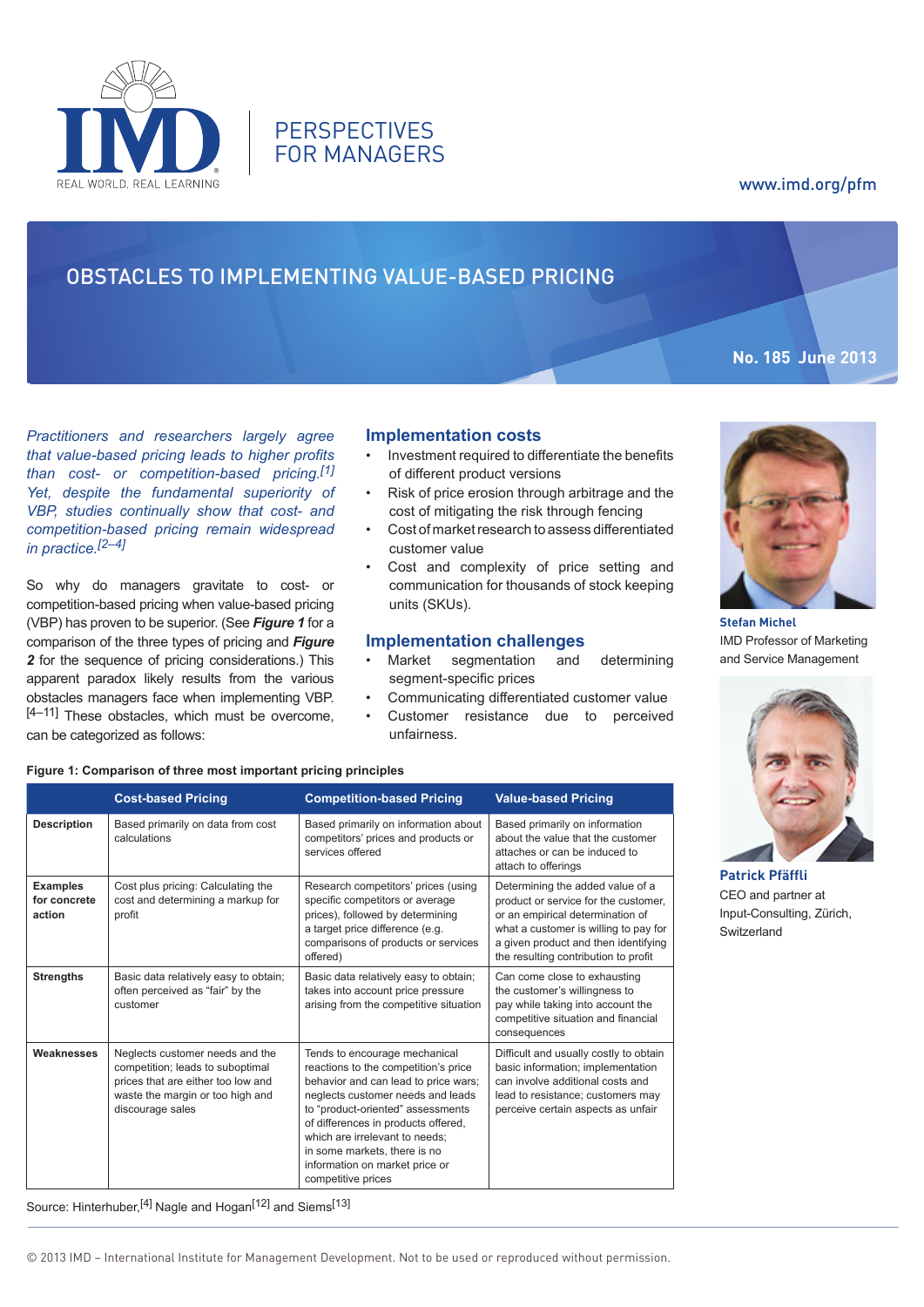#### **Figure 2: Sequence of pricing considerations**

| <b>Pricing</b><br>principle   | <b>Starting Point</b>           |   |                                                                        |       |   | <b>Result</b>                                                  |
|-------------------------------|---------------------------------|---|------------------------------------------------------------------------|-------|---|----------------------------------------------------------------|
| Cost-based<br>pricing         | Offer (product,<br>service)     | ▶ | Cost plus "profit"<br>markup"                                          | Price | ▶ | Product-oriented sales                                         |
| Competition-<br>based pricing | Competition (prices,<br>offers) | ▶ | Positioning in relation<br>to the competition                          | Price | ▸ | Greatest competitive<br>pressure, fight for market<br>share    |
| Value-based<br>pricing        | Customers (needs<br>references) | ▶ | Value-specific<br>benefit attributes<br>from customer's<br>perspective | Price | ▸ | Offer oriented to needs.<br>target costs dependent<br>on price |

Source: Nagle and Hogan<sup>[12]</sup>

#### **Implementation costs of VBP**

## **Investment required to differentiate the benefits of different product versions**

Differentiated prices are often recommended for fundamental services or core products with different key attributes. This can be illustrated with the following examples:

For a 15-centime premium (or 18% more than the B mail price), the Swiss post office promises nextday delivery within Switzerland for A mail, whereas B mail may take up to three days. Apple's iPod is a product with various versions, ranging in price from CHF 119 to CHF 379. The price range for VW Golf IV models extends from CHF 22,900 to CHF 43,800.

Different product versions can help take full advantage of what customers are willing to pay, thereby increasing earnings. But it is important to note that there will come a point of diminishing returns, where the cost of additional versions

#### *Case: Behavioral segments at a Swiss bank*

*A pricing project for a Swiss financial service provider aimed to form different price segments. Historic transaction and stock data led to the determination of statistical clusters with different degrees of willingness to pay. However, the key account managers rejected this new segmentation, preferring their own segmentation scheme (diamond, platinum, gold and silver customers). The project implementation therefore included both segmentation schemes. But during specific sales talks with customers about the new price structure, the key account managers quickly realized that the new segmentation made it possible to tailor their arguments to each customer.*

may be higher than the additional earnings they generate. Companies must consider not only production costs, but also the administrative costs of a greater product range and the associated guarantee and service costs. Therefore, it is not surprising that in view of the cost of maintaining two independent logistic chains, dual productmanagement functions and two segments of higher administration, the Swiss post office is thinking of merging A and B mail. For electronic products or services though, differentiated offers are common because additional versions can be produced at low additional cost.[14]

## **Risk of price erosion through arbitrage and the cost of mitigating the risk through fencing**

VBP often results in a price structure where some customers pay higher prices, while others benefit from lower price. The danger is that you may unintentionally give unnecessary price reductions to customers who would be willing to pay more.

It is essential that steps be taken to ensure that customers who are willing to pay more are not offered prices meant for customers who are less willing. For example, students must show ID to take advantage of lower-priced tickets at movie theaters. This type of restriction is called "fencing."[9] In such cases, a priori costs arise from enforcing the fence, rather than creating it, because rules must be entered into systems and employees must be trained to enforce them. This becomes particularly difficult when the company is engaged in multichannel marketing. In addition, post hoc costs arise when the fence is penetrated. Firms must work with customers, employees and trading partners to identify and eliminate price inconsistencies.

*Case: Pricing mistakes For a business-to-business company with sales of US\$2 billion, McKinsey estimated that the costs of correcting pricing mistakes were approximately \$2 million plus \$20 million in lost sales. And the cost of customer dissatisfaction is inestimable.*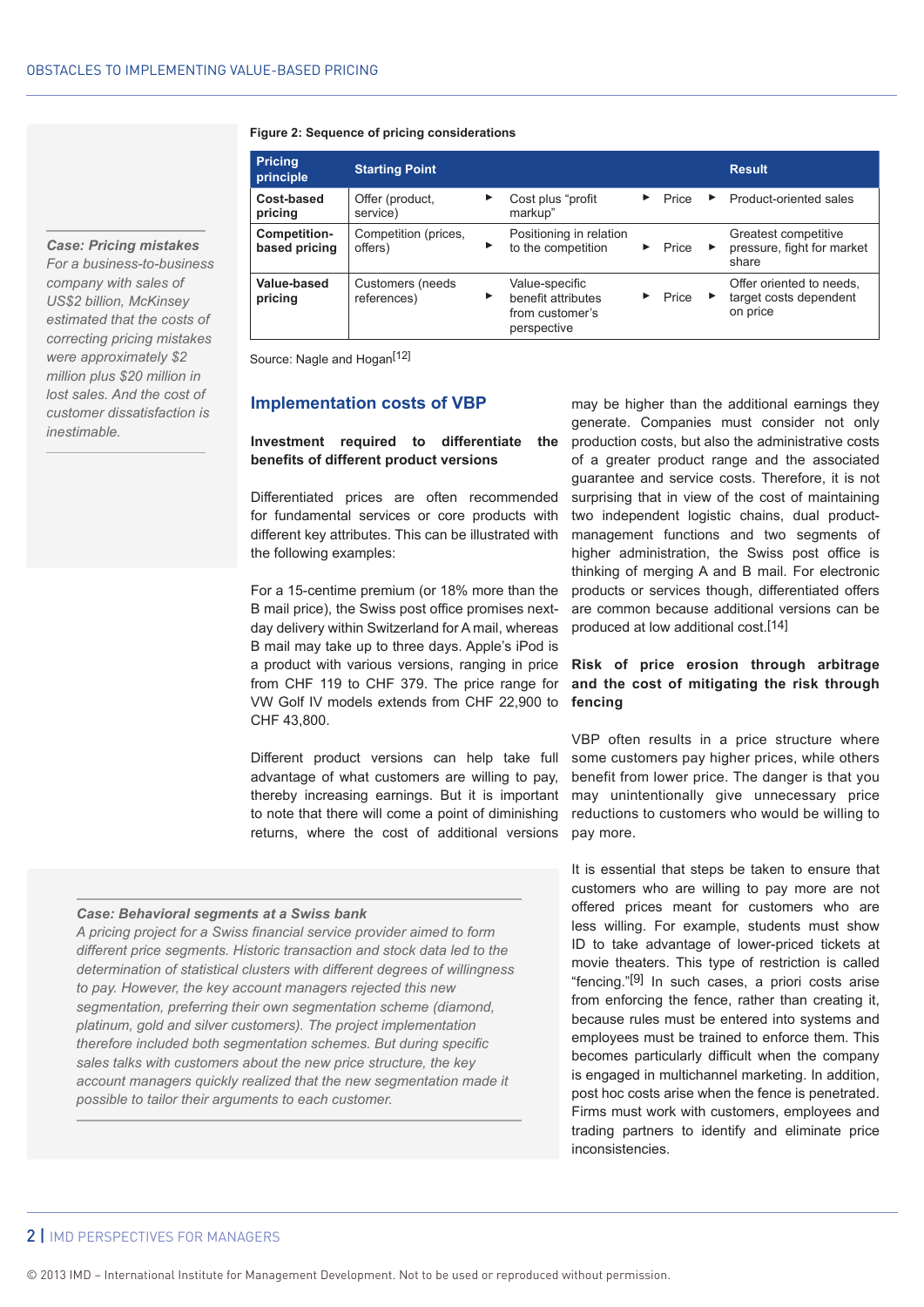# **Cost of market research to assess differentiated customer value**

The biggest obstacle to introducing VBP lies in assessing the differentiated customer value (i.e. the specific value that a product or service has for a customer) and the associated market research costs. According to Hinterhuber, this concern was noted by 79% of the managers questioned.[4]

Why is it so difficult to determine differentiated customer value? In business-to-business (B2B) situations, the initial difficulty lies in the complexity of the products and services. Customers must have a thorough understanding of processes to assess how much added value one solution can generate compared with the next-best alternative. In addition, more and more often the key account manager negotiates with procurement managers who are intent on extracting the lowest possible purchase price. For tactical reasons, procurement managers tend to deny that the offered product has any advantage over the competing product and they refuse to signal whether or not they are willing to pay more.

In business-to-consumer situations, the willingness to pay more can be determined quite reliably through conjoint analysis. However, the costs are significant because conjoint analysis requires expert knowledge if the firm wants to avoid worthless or possibly even counterproductive results. A good overview of this method appears on the website of the leading conjoint software supplier, Sawtooth.<sup>[15,16]</sup> While conjoint analysis can help managers learn about their customers' willingness to pay, this information is not very helpful if the marginal costs of the different attributes are unknown. It is sometimes surprising to see how poorly equipped pricing managers are with reliable cost information.

Cost and complexity of price setting and communication for thousands of SKUs. Even medium-sized enterprises must set prices not for a single offering but for thousands, sometimes hundreds of thousands, of products and services. [5] A company with 1,000 SKUs that operates four channels and offers four discount levels must manage 16,000 individual prices. When regional promotions and bundling prices are added, the number of prices that need to be determined can be as high as 100,000. In such cases, pricing mistakes are likely to occur. The quantity problem increases significantly with VBP. An increase in the number of SKUs occurs when benefits are

differentiated or different versions are added to increase customers' willingness to pay.

Companies like Zilliant or PROS Revenue Management have geared their business models to such challenges and offer software solutions for automated price analysis, price setting and price monitoring. In the United States alone, providers in these markets have achieved sales of more than US\$1 billion annually along with double-digit growth rates. However, these figures do not include the costs to the companies of setting up and integrating IT systems and databanks.

#### **Implementation challenges of VBP**

Market segmentation and determining segmentspecific prices. VBP is based on the value of an offering to an individual customer. Theoretically, every customer receives a different price offer. In practice, this is rarely feasible. As in other marketing areas (e.g. product innovation, advertising, distribution), segmentation is the solution for determining prices for the mass market (low costs) and total individualization (high sales). Segment-specific prices should increase sales while ensuring that any additional costs do not cancel out increased earnings. For many companies, the traditional principles of segmentation are unsuitable for VBP, which requires a specific type of segmentation – price segmentation.<sup>[6]</sup> Price segmentation takes price interest, price knowledge and price intentions of the consumer into account and then segments customers by these characteristics.[17]

#### **Communicating differentiated customer value**

After identifying price-specific segments, the company must communicate the differentiated customer value. First, it must assess and document the perceived customer value. This is particularly important in B2B markets where buyers are often not aware of the value of a certain offering and compare only prices. Value differences such as long-term cost savings or revenue enhancements are only credible if they are backed up with supporting data.

This communication often takes place through various marketing channels (the Internet is cheaper than a warehouse store and a warehouse store is cheaper than a specialized shop) or through a multi-brand strategy.

*Case: Cutting costs for branding at Migros In early 2009 the management of the major Swiss retailer Migros decided to cut its CHF 350 million marketing budget, much of which was being invested in marketing a constantly increasing number of Migros's own brands. As part of its new communications strategy, it drastically reduced the number of brands it offered, devoted more of its budget to those brands remaining in its portfolio and invested more resources in the "Migros" umbrella brand. The cutbacks did not result in lower sales, which illustrates how Migros failed to communicate value through its multi-branding strategy, but was successful with communicating its umbrella brand.*